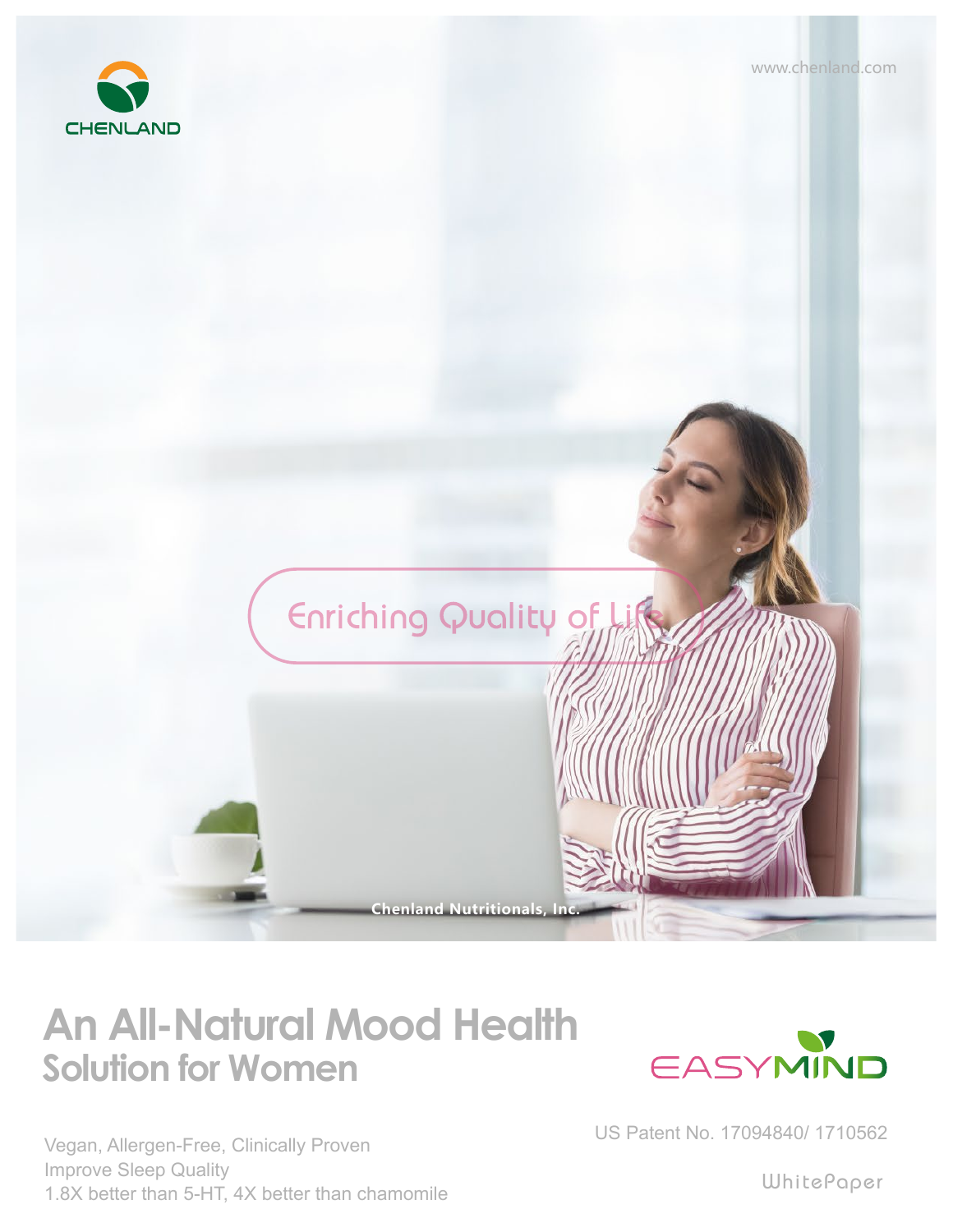## Index

- Introduction 1
- Innovative Ingredients in EasyMind™ 2
- Experimental Study 3
- Why Choose EasyMind™ 9

- **<sup>●</sup>** www.chenland.com **©** (949) 308-2270
- **(949) 308-2276 info@chenland.com**
- 3 Park Plaza, Suite 0410 Irvine, CA 92614, USA